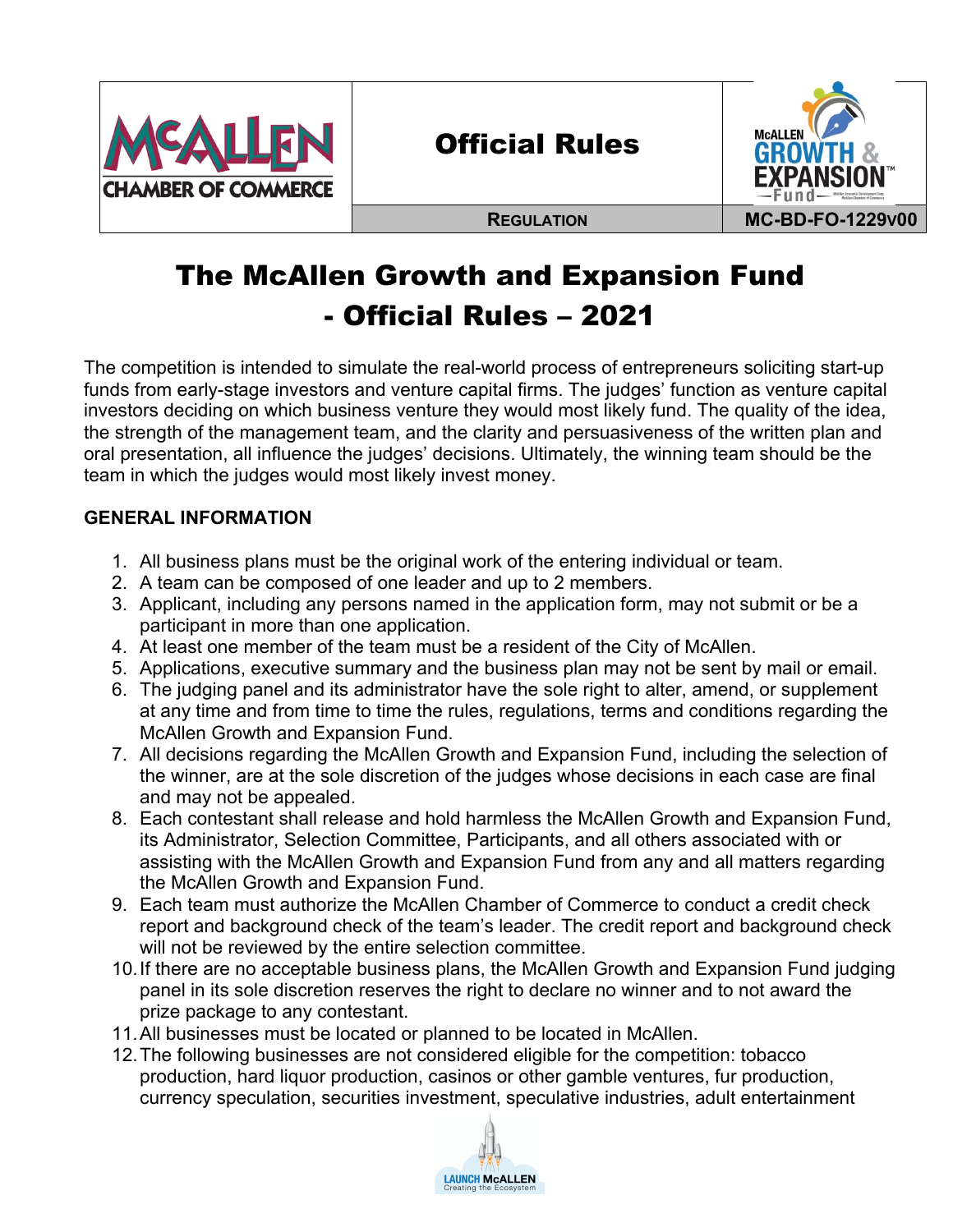related industries, buy-outs, expansions of existing companies, real estate syndications, tax shelters, licensing agreements or other arrangements for distribution in a different geographical area, relocations, and multilevel marketing ventures; the Competition Administrator may exclude other ventures at his/her discretion.

13.All entrants must be 18 years or older.

**Process description:** An Executive Summary should be turned in by the deadline stablished. A panel of judges will review the executive summaries and will select two or more projects for Round 2. Round 2 will consist of submitting a full business plan by the selected projects. Selected projects will also need to make a 10-minute oral presentation followed by a 10-minute round of Q&A. Judges will select only one winner based on both the business plan and the oral presentation.

## **EXECUTIVE SUMMARY GUIDELINES**

The executive summary must be **limited to 4 pages** of typed text; double-spaced with a minimum 12 font using Arial type and 1" margins on all sides, plus a cover page. The cover page is NOT included in the 4 pages.

The **Executive Summary** will be judged using the following criteria:

## **1. Company Overview**

- Describe what you do, why you do it, how long have you been doing it for
- Briefly mention the most important elements of your company

### **2. The Problem**

- Establish the need for the solution
- Justify the need; why should you attempt to solve the problem

## **3. The Solution: Your Product/Service**

- Describes product/service in plain language
- Provides evidence that the product/service is technically and economically feasible
- Identifies unique features and benefits
- Identifies product/service liabilities and potential solutions

## **4. Market and Competitive Analysis**

- Defines current size and growth potential of the targeted market and industry
- Discusses market trends
- Describes competitive advantages of the product/service
- Identifies direct, indirect, and future competition (types, not specific companies)
- Types of business that compete with yours

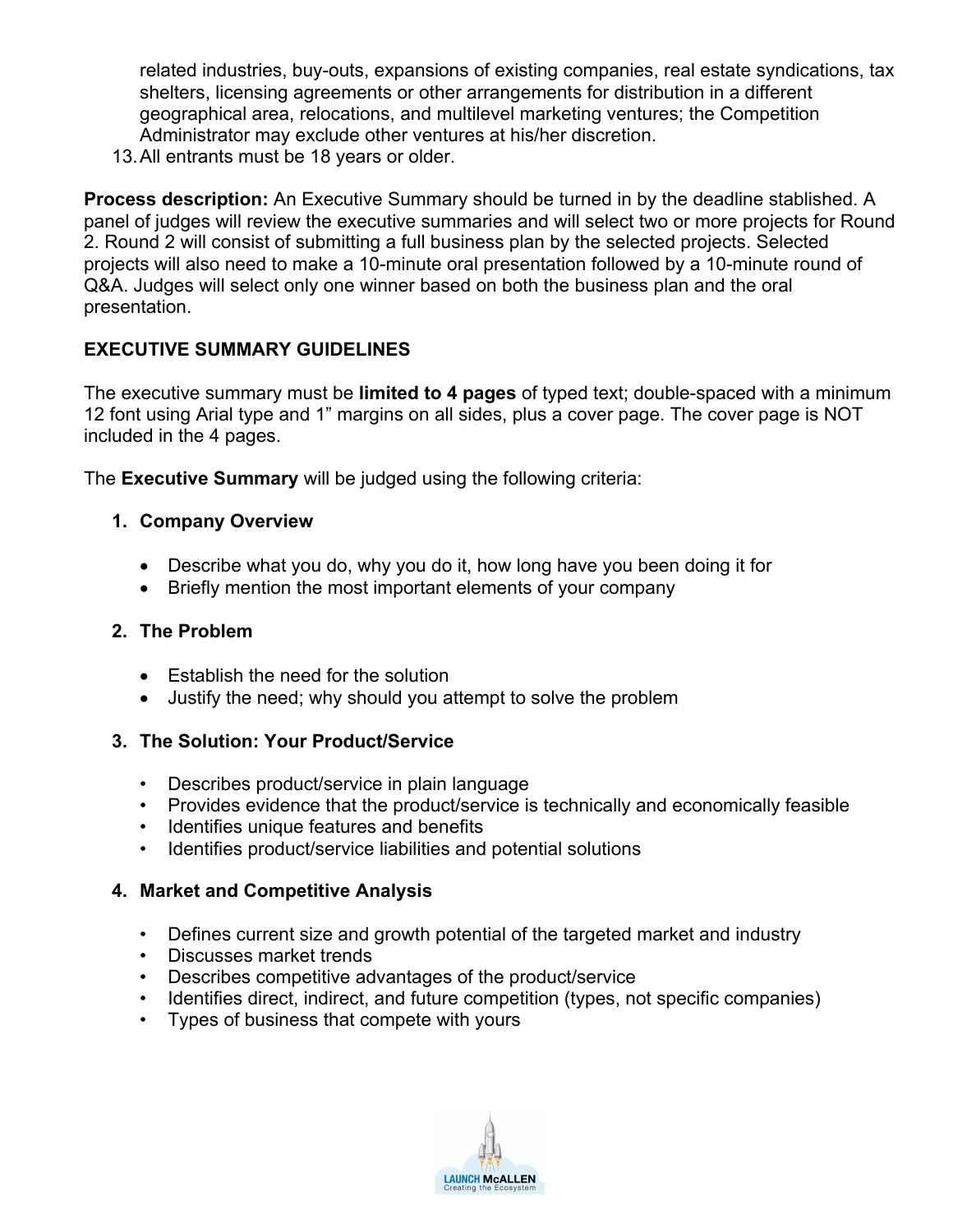## **5. Path to Market and Sales Strategy**

- Describe the sale strategy
- Describe the pricing strategy
- Describe the marketing strategy
- Describe the business model

## 6. **Management Strength**

- Demonstrated management experience
- Past business success
- Demonstrated experience in the field
- Educational/professional certifications, etc.

## **7. Who's in your team**

• Who's working with you and their roles?

## **8. Accolades**

- Milestone achieved
- Investment highlight
- Grants or awards obtained

## **BUSINESS PLAN GUIDELINES**

The business plan must be **limited to 20 pages** of typed text; double-spaced with a minimum 12 font using Arial type and 1" margins on all sides plus a cover page. The cover page is NOT included in the 20 pages. No spiral or similarly bound (report covers, fastening folders, ring binders, paper clips and staples) will be accepted.

The **Business Plan** will be judged using the following criteria:

## **1. Executive Summary (Score: 10 points)**

Criteria:

- Abstract Introduction, material and methods, results
- Problem Solution Situation, problem, solution, evaluation
- Clear, concise and coherent

## **2. Company Overview (Score: 5 points)**

Criteria:

- Nature of business
- Business legal status
- Products or services offered
- Marketplace which is aimed to fulfill
- Target customers
- Future outlook

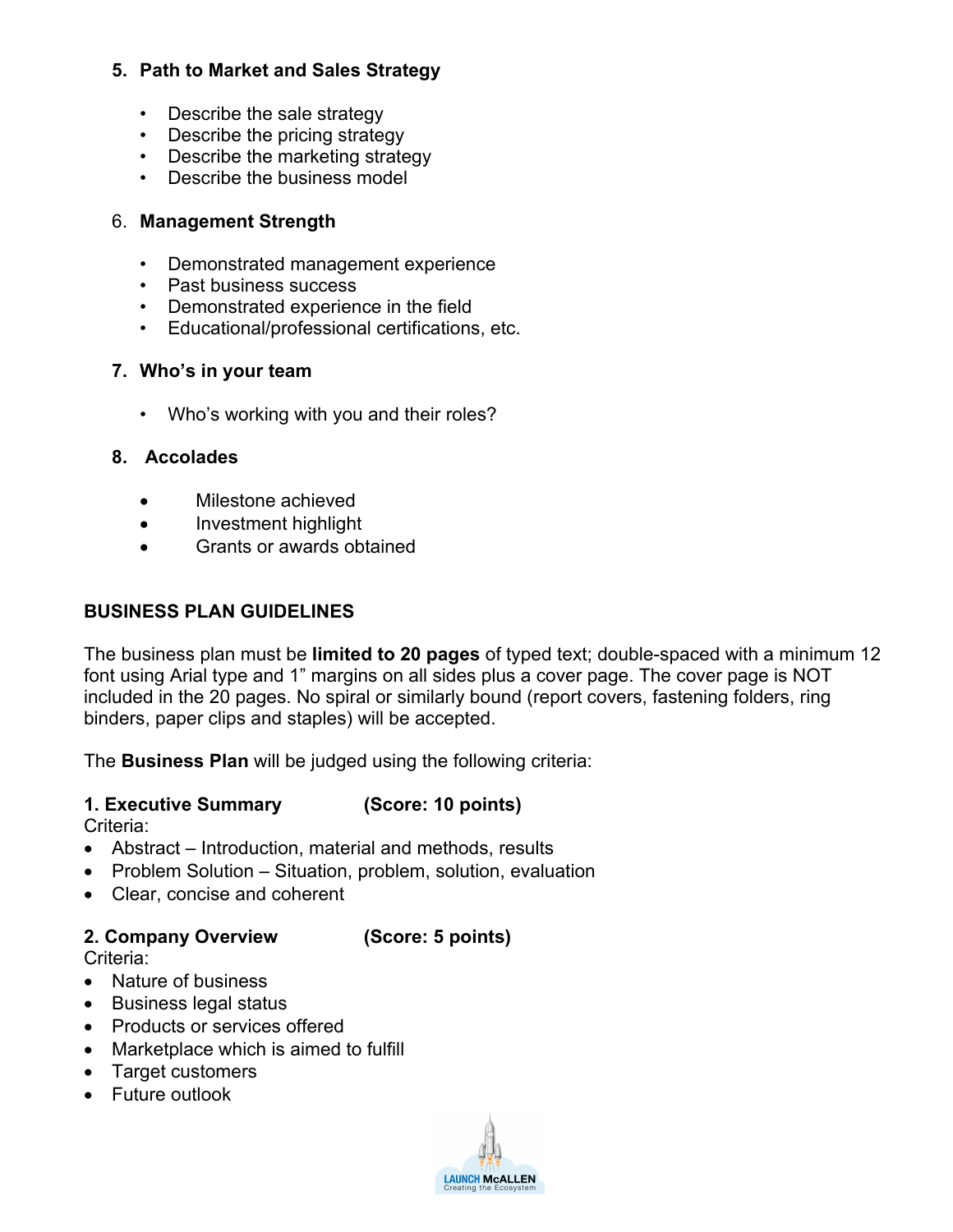## **3. Products or Services (Score: 10 points)**

Criteria:

- The solution is relevant for the customer
- The solution has a value added
- Potential to profit

## **4. Competitor Analysis (Score: 10 points)**

Criteria:

- Identify direct and indirect competitors
- Comparison in between competitors
- Competitive position

## **5. Sales and Marketing Plan (Score: 10 points)**

Criteria:

- Define target market (demographics, demand, purchase motivation)
- Pricing strategy
- Stablish a budget
- Designate measurement criteria and objectives
- Define marketing strategy

## **6. Path to Market (Score: 5 points)**

Criteria:

- Evaluate distribution landscape
- Identify the strongest distribution channels
- Analyze potential partnerships

## **7. Management (Score: 10 points)**

Criteria:

- Demonstrated management experience
- Past business success
- Demonstrated experience in the field
- Educational/professional certification, etc.

## **8. Financial Highlights (Score: 10 points)**

Criteria:

- Amount and justification of grant requested
- Accurate and complete historical financial statements
- Previous income statements and balance sheet (annual basis)
- Explain any abnormalities in your historical financial statements (if needed)

## **9. Risk Factors (Score: 5 points)**

Criteria:

- Identify problems that might occur on the development or growth process
- Clarify industry, company or employee risks
- Exit strategy

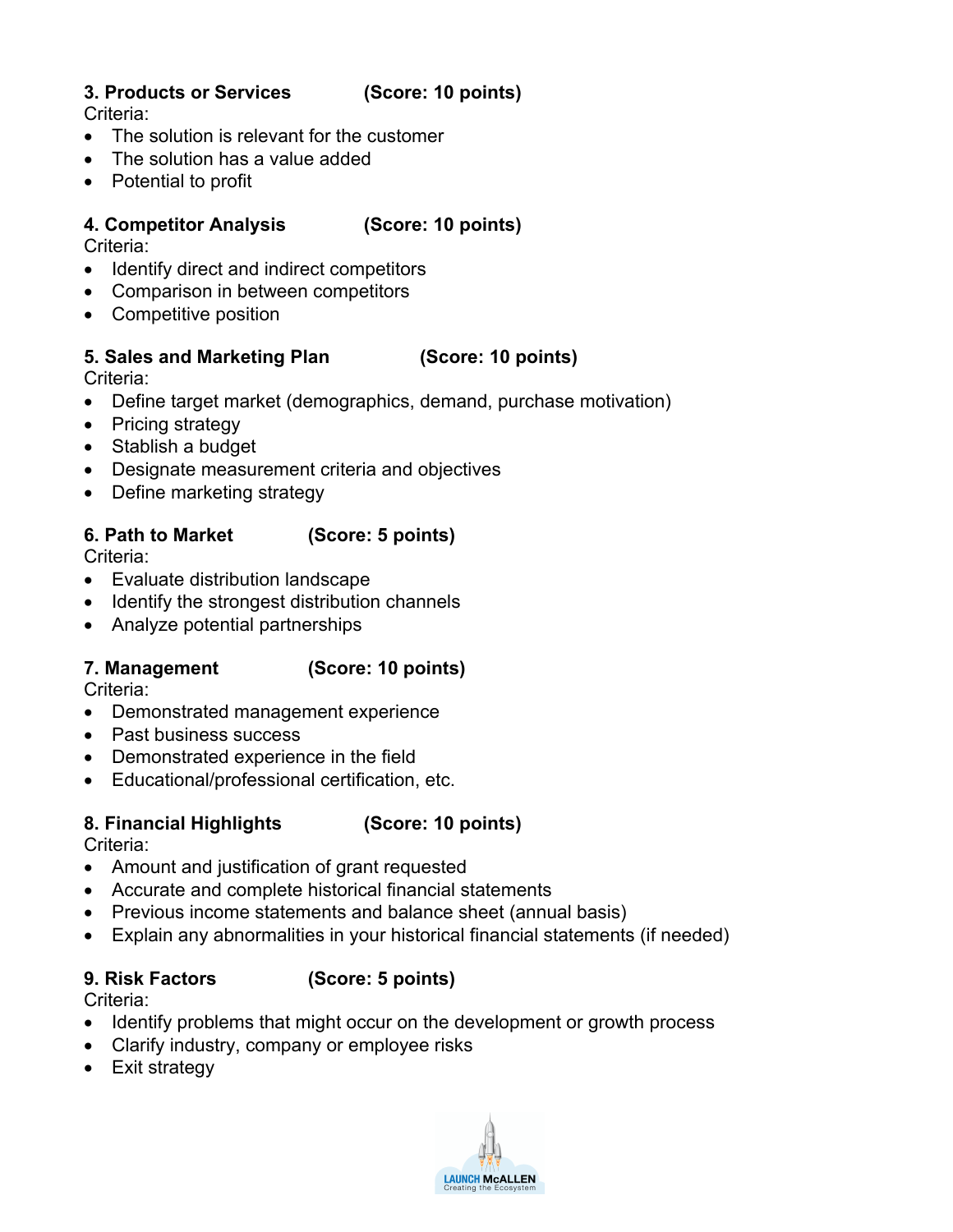## **10. Job Creation (Score: 5 points)**

Criteria:

- Number of jobs to be created
- Wage level amount of salaries, benefits, etc.
- Skill level for new position and any special education requirements

## **11. Viability (Score: 10 points)**

Criteria:

- Upstart funds
- Timing
- Continuing cash flow
- Market size
- Competitive landscape

## **12. Competitive Advantage (Score: 10 points)**

Criteria:

- Product or service provides a value added
- Trade secret or patent
- Uniqueness of idea

## **SUBMISSION**

1. Each applicant must submit the following in person to the McAllen Chamber of Commerce at 1200 Ash Ave., McAllen, TX or online no later than 4:00 p.m. (CDT) on June 30, 2022:

Documents **may not** be sent electronically, by mail or facsimile.

- o The filled-out **application form**
- o The **Executive Summary** (following the guidelines stated in this document)
- o The Agreement of **Background and Credit Check Release Form**

If the project is selected, the team or individual will be given a new deadline to submit their full business plan. Also, they will have 10 minutes to present their proposal, followed by up to 10 minutes of Q&A by the judging panel on a selected day. The team is allowed to use an electronic presentation. Projection equipment will be provided.

## **JUDGING CRITERIA AND PROCESS**

The judging criteria are those of a venture capitalist; simply, how likely are the judges to invest capital into your business?

Selection round. Judges will review the executive summaries using the judging criteria individually. Then, as a group, the panel will vote on which projects are more appealing for investment and decide which ones they will like to continue to the next round.

Presentation round. Judges will review the written business plans of each of the finalist using the business plan judging criteria. Each judge will listen to and evaluate the oral presentations and